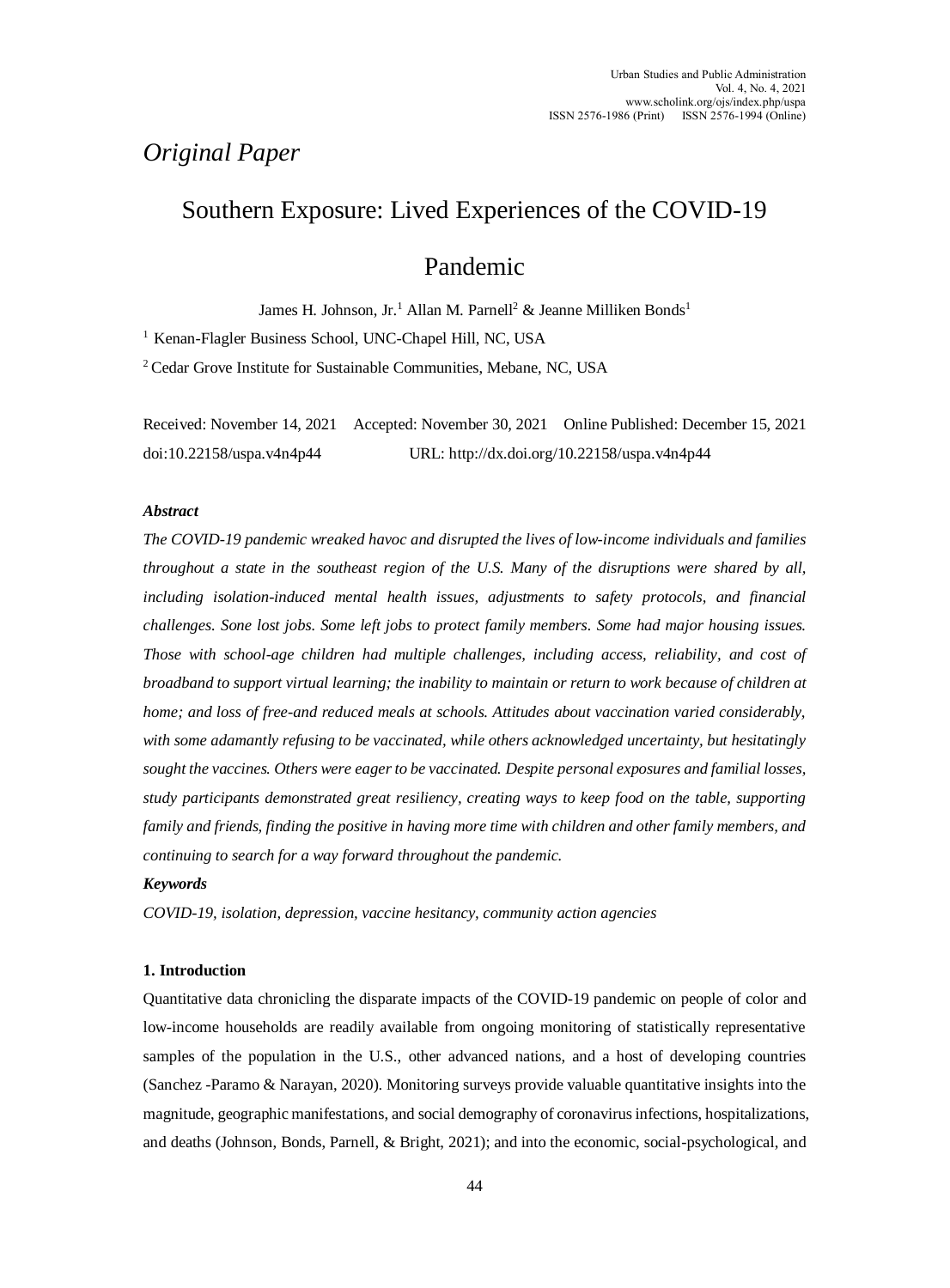emotional hardships the spread of the virus has imposed on individuals, families, and small businesses (Parker, Horowitz, & Brown, 2020; Wozniak, 2020; Centers for Disease Control and Prevention, 2020; United States Census Bureau, 2020a, 2020b).

Systematic inventories of the voices of the people behind the numbers are equally important but, less prevalent (Simpson et al., 2021; Verhoven, Tsakitzidis, Philips, & Van Royen, 2020; Rahman, Tuckerman, Vorley, & Gherhes, 2021; Teti, Schatz, & Liebenberg, 2020; Ratcliff, Galdas, & Kanaan, 2021; Fisher et al., 2021). Documenting the lived-world experiences of people and communities affected -directly or indirectly- by the virus can provide valuable qualitative insights regarding strategies, tactics, policies, and practices that can be deployed to contain the current crisis (Anthes, 2021). Such documentation also may serve as a dose of reality for those who believe the Covid-19 pandemic is a hoax or those ignoring recommended safety precautions due to coronavirus pandemic fatigue (Williams, Armitage, Tampe, & Dienes, 2020; Ali et al., 2020).

#### **2. Purpose and Research Design**

We were asked by a statewide association representing Community Action Agencies (CAA) to assess how the COVID-19 pandemic was affecting their efforts to combat poverty and facilitate self-sufficiency in low-income communities throughout a state in the U.S. southeast region (Note 1). To do this, we conducted focus groups with individuals served by the CAAs in five communities across the state (Lupton, 2020). We worked with the statewide association and local CAAs throughout the state to recruit focus group participants.

The focus groups explored five themes that align with the questions posed in the Census Bureau's Pulse Survey, which provides quantitative indicators on the impacts of the COVID-19 pandemic (U.S. Census Bureau, 2020a).

- Behavioral responses to recommended protective measures
- Hardships and economic fallout
- Coping strategies
- Adequacy of relief measures
- Perception and beliefs about COVID-19 vaccines

Given COVID-19 safety precautions, we conducted focus groups over Zoom© (Lupton, 2020; Teti, Schatz, & Liebenerg, 2020). Designed to last no more than 90 minutes, the focus groups were conducted in the evening, from 6:00-7:30 PM, using a semi-structured research protocol. Focus group participants were given a \$100 gift card in appreciation.

Most of the participants were women, with a few men, single and part of participating couples. In three communities, most participants were African American and Hispanic; in two communities, most of the participants were white. Many were parents with children in their homes. Some lived with families and extended family; others lived with unrelated housemates or alone. Most worked at least part-time or were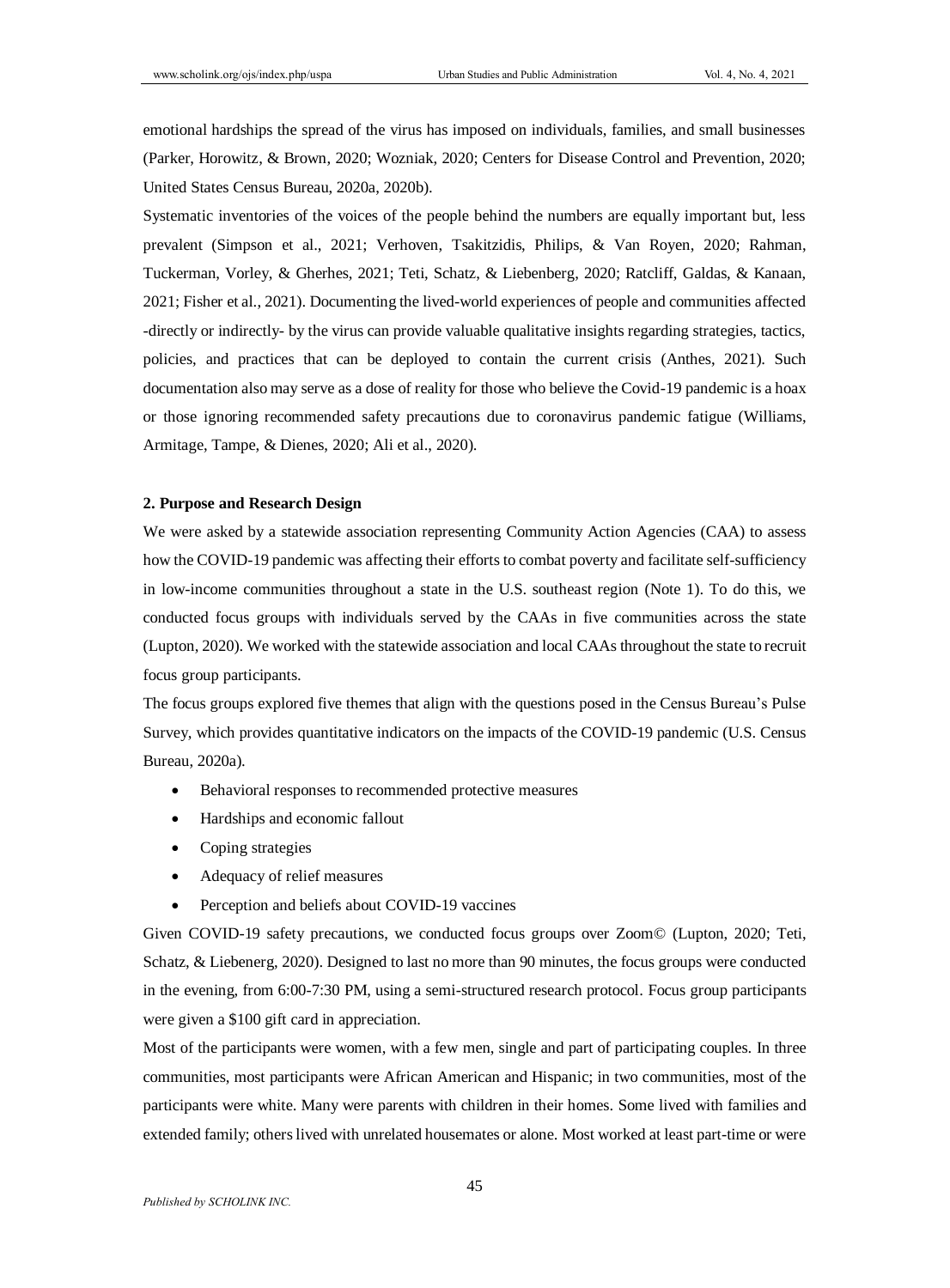looking for work. Some participants worked for the CAAs, usually in child development and childcare jobs. All participants had low incomes and lived in poverty as defined in the Federal Poverty Guidelines. We digitally recorded the sessions and used a professional transcription service to transcribe the digital files. We then conducted a detailed content analysis of the diverse perspectives and viewpoints expressed in the focus groups, which generated eight key takeaways. Supporting evidence for each of the key takeaways, extracted directly from the transcripts, is presented below.

#### **3. Key Takeaways**

"It's all a learning experience. You've got to roll with the punches. If not, it will be really hard. It's a lot of learning."

"We have [gone] to food banks. And we have a really good community, so neighbors helping neighbors—I'm sorry if I'm emotional."

Despite the "glass is always half full even when it is half empty" mentality and strong sense of community cohesiveness expressed by focus group participants, low-income families in this southeastern U.S. state faced major obstacles and challenges during the COVID-19 pandemic.

# *Key Takeaway #1: The COVID-19 pandemic exacted a disproportionately heavy toll on low-income families, especially in terms of both exposure to and deaths from the coronavirus.*

Some participants explained that they were COVID survivors, others were both survivors and burdened by COVID causalities within families, and others were not affected by the virus personally but identified family members who succumbed.

Two survivors explained their ordeal with the virus.

One said,

I personally was affected with COVID. My grandparents…volunteer at a food bank every week and someone at the food bank had it, didn't know, and then they bought me ice cream and cake for my 22nd birthday and I was infected on my birthday. It was horrible…I'm…very fortunate to be alive and everything.

The other noted, "I was hospitalized with COVID for six weeks. They sent me home with oxygen…I'm done with occupational therapy, but I'm still doing physical therapy. My life was normal before COVID." A third explained how she and members of her family contracted the virus from wearing a friend's mask.

You know … actually, what got us COVID was wearing a friend of ours mask and she did not know that her parents had COVID. So [she] contracted it from her parents and then we contracted it from her because we wore her mask.

Several participants described family members or relatives who contracted COVID, and in some instances, died.

One said, "I've had two family members that were hospitalized for it, but nobody's passed away." Another noted,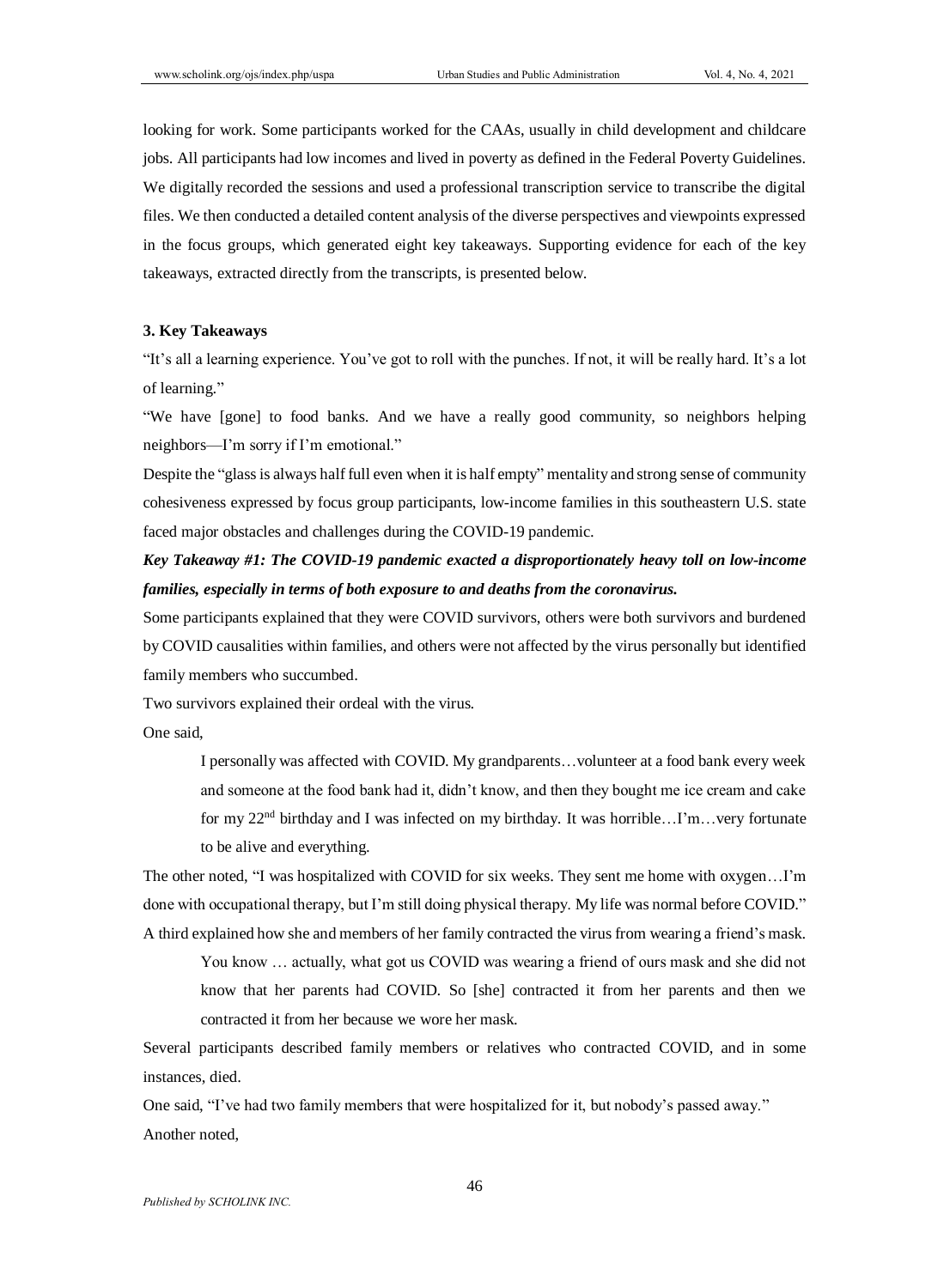During the holidays, both my grandmother and grandfather…had COVID. I've had an uncle to pass away from COVID. Actually, another one of my uncles that was in the nursing home…had COVID. And I've had an aunt to pass away from COVID. So it has really, really, impacted my family. Three people diagnosed and survived COVID and two people that I know passed away from COVID.

*Key Takeaway #2: Above and beyond disparate exposures and deaths, the COVID-19 pandemic created major employment challenges and forced low-income households to make difficult decisions regarding work versus personal safety and the health and wellbeing of their families.*

Some participants described employers who went to great lengths to accommodate their needs,

I was working 20 hours a week, making pretty decent money for the area. But my son has respiratory issues, so he cannot attend school physically, so he's doing virtual academy. I didn't qualify for FMLA, but my supervisors were amazing and accommodated my schedule. I actually got offered another job while I was on FMLA that allowed me to bring my kids to work with me. So, at the end of April, I switched jobs so that I could continue to work again.

For most participants, work was immediately disrupted. Some remained employed, but hours and pay were cut. "I'm currently employed, but…they can only have so many people in the warehouse, and I can't go there."

For others, job loss was swift, "I was with [company] for six years prior to the pandemic, and the next day we didn't have a job."

Other participants voluntarily left jobs for safety reasons or were fired for refusing to ignore safety precautions and increased the risk of exposing their families. The commentaries are instructive.

A wife explained,

…my husband…was working as an engineer and lost his job due to COVID because our daughter was in an extremely high-risk category. They did not allow him to socially distance. He had FMLA (Family and Medical Leave Act), but it didn't meet the guidelines for him to be able to have any time off or do any work from home. So he got fired because he couldn't be around—and there was active COVID cases in his workplace with people that he would have been in contact with. So he lost his job because of that.

A caregiver noted,

I was in retail. I had just celebrated six years. I noticed that some of the cleaning and things that the company had put in place to mitigate risk weren't being followed, noticed quite a few of my coworkers coughing and things like that and let them know that I was fearful of returning for work, especially given my mom and grandmother's condition, so I told them that I'd like a leave of absence. They didn't grant it but said that it was fine for me to stay home, and then several months later, released me for not coming back after my leave of absence.

A logistic worker stated,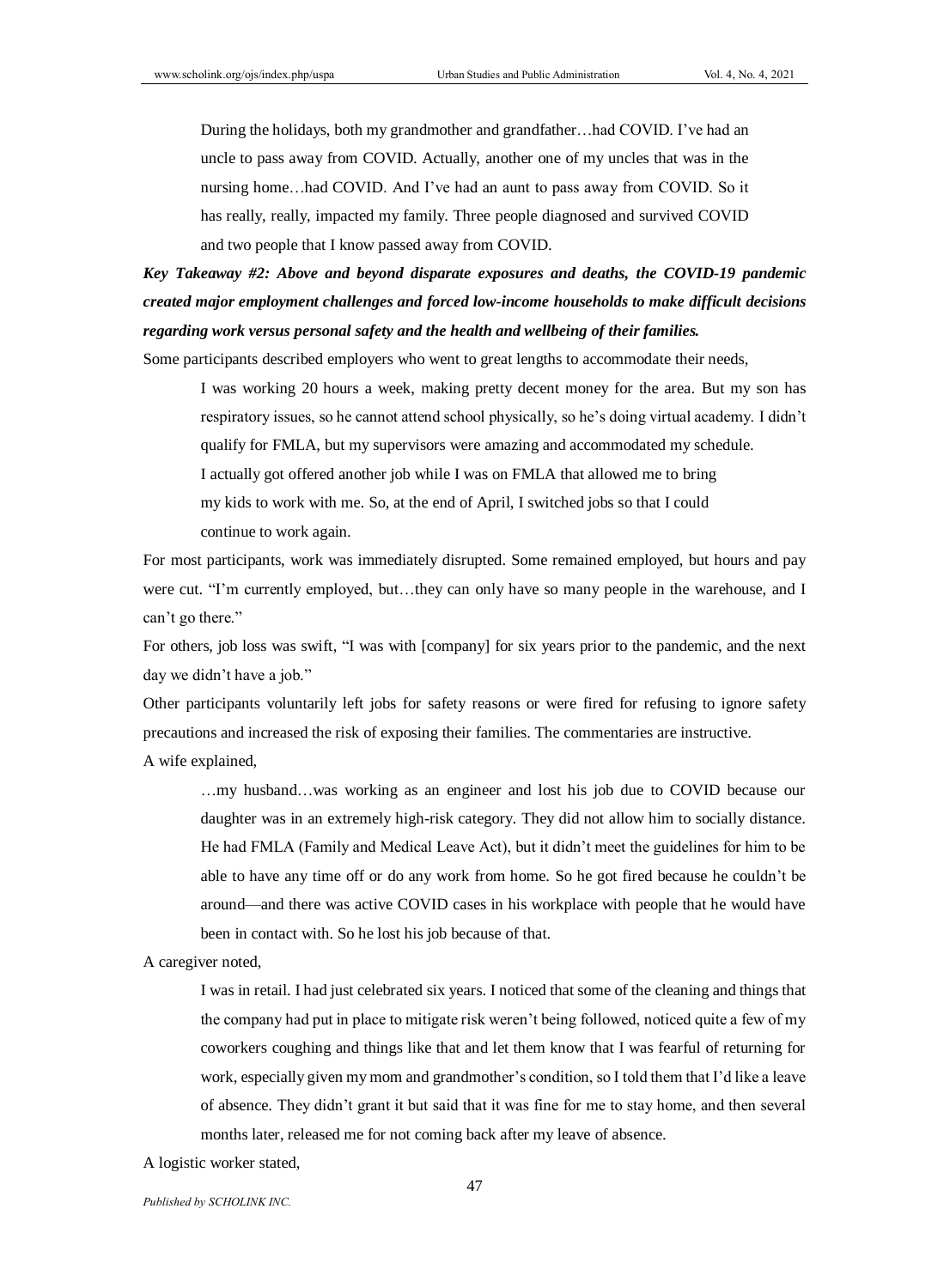[B]efore the COVID hit, I was working at [company], but when they wouldn't confirm how many positive cases they would get, I had to leave because my best friend was pregnant at the time and I had to take…her concerns [into consideration], because she was pregnant, and I had to leave that job.

Others—mainly women—were forced to quit their jobs to be at home with children when school systems shutdown and shifted to virtual learning. COVID-19 exacerbated existing childcare issues that historically have served as barriers to securing and maintaining stable employment for low-income families, especially single mothers.

A dental hygienist described her situation,

I had done dental hygiene for 13 years and the last seven-and-a-half years I worked at a community health clinic… And then once school stopped last March, I had to stay home with the kids. After about two months…the company I worked for closed because…we did dental care, and what I did was considered preventative. I did get unemployment for about six weeks. And then once I was offered my job back in June, I didn't have childcare because summer camps were closed, so I left that position.

A clerical assistant said,

I was working prior to the pandemic… I actually was terminated… because I had to remote learn my children. But, fortunately enough, they put that in my termination notice so I was able to use that whenever I went to a new job and was able to obtain what I needed for the kids to go to school and stuff.

Another--a retail employee--reported,

Prior to COVID, I was working…When COVID hit, of course, [I], like many people… was forced…out of work because of my children being at home…some of them [weren't] doing what they [were] supposed to do, so I had to…stop working to be able to get my household in check…

# *Key Takeaway #3: The shift to remote learning during the pandemic shed new light on structural issues related to availability, access, quality, and cost of internet services for low-income families.*

The pandemic made the need for affordable access to broadband in homes urgent. Some needed broadband access for work. For most, the primary use of the internet was for school, including participant students at universities and community colleges, taking classes online. Many participants had school-age children in virtual learning. Internet access was generally adequate for those living in a city or larger town, but quality of access varied, and was expensive.

Only one participant rated her internet service highly for quality and cost, "Internet is solid. I have great internet, honestly. It's like \$80 a month."

Others were far less complimentary and some extremely critical of internet service. One reported, "It's a little slow, a little unstable sometimes...Everybody's on it, so the bandwidth is slow."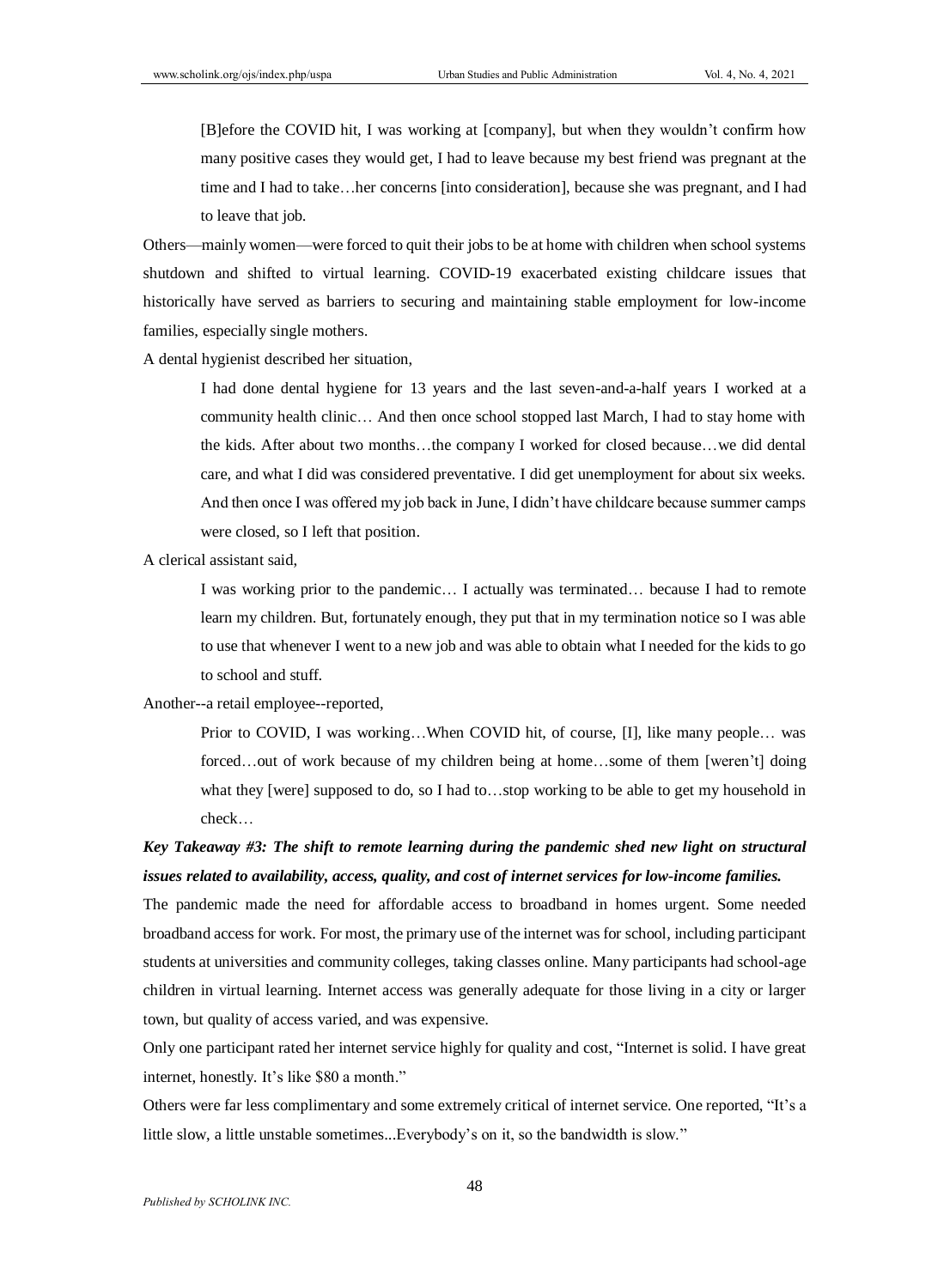Another stated reflectively, "Internet access is just like everybody else, you have your good times and you have your bad times. You've just got to be in the right spot in the house and pray."

A third commented forcefully, "I live with…my five … school-age kids, and the internet sucks. It buffers all the time. It goes out and they get knocked out of class."

Those living in rural areas complained about limited access to broadband—and the cost when available. One noted, "The internet here where I stay is kind of hit-and-miss, and it's very, very expensive. I pay almost \$200 (a month) just for internet alone."

Registering a similar complaint, a second vocalized, "… as far as internet access, we've been—I don't want to say "stuck" with [name of the company], but unfortunately, it's the only one we can get here." Describing her children's experiences, another said,

They can connect, but it's hit or miss because … we're on satellite internet, so we might get prioritized, we might not get prioritized. They may get knocked off, they may not get knocked off. We have good days, we have bad days.

Noting how poor internet services made virtual schooling more difficult for parents and children, a fourth participant painted a picture of the challenges.

It's been a couple of struggles. Especially like you know how internet on the phone is—the hotspot is limited. So, we try to do the most we can online... When we can't, we try to go, like, to the library or somewhere to get Wi-Fi. Sometimes we can't go. But when we can, we do go.

# *Key Takeaway #4: The pandemic heightened personal and familial stress and anxiety posing, in the process, major socio-emotional and mental health challenges for low-income individuals and families.*  In addition to loss of work, childcare, and broadband issues, participants explained how isolation at home

led to loneliness and created or exacerbated feelings of anxiety and depression.

One said,

I suffer from depression, anxiety, and stuff like that. Being isolated at home for many months, it hit me bad. It got to a point where I needed to go out. I didn't care if it had to be [retailers], anywhere. I needed to go…see somebody face to face. Because having three kids at home all week and then with not socializing with somebody else, I mean, over the phone is not the same as socializing with somebody in person. So it did affect me bad, I can say.

Another reflected on how the combination of COVID and cold weather made matters worse.

COVID came basically when it got really cold…And I think when it gets cold everyone has a bit more sadness because you stay in the house more. And then the pandemic on top of that just made—probably anyone with depression, it made it worse. Because I struggle with that myself and it definitely worsened it. I think that if anyone did have depression or anything like that, it would have made it worse for you because the cold always brings that on for me, at least. And then on top of it, there was a pandemic. So, I think it would mess with anyone's emotional state, honestly.

A third talked about how limited interaction with family exacerbated her feelings of isolation.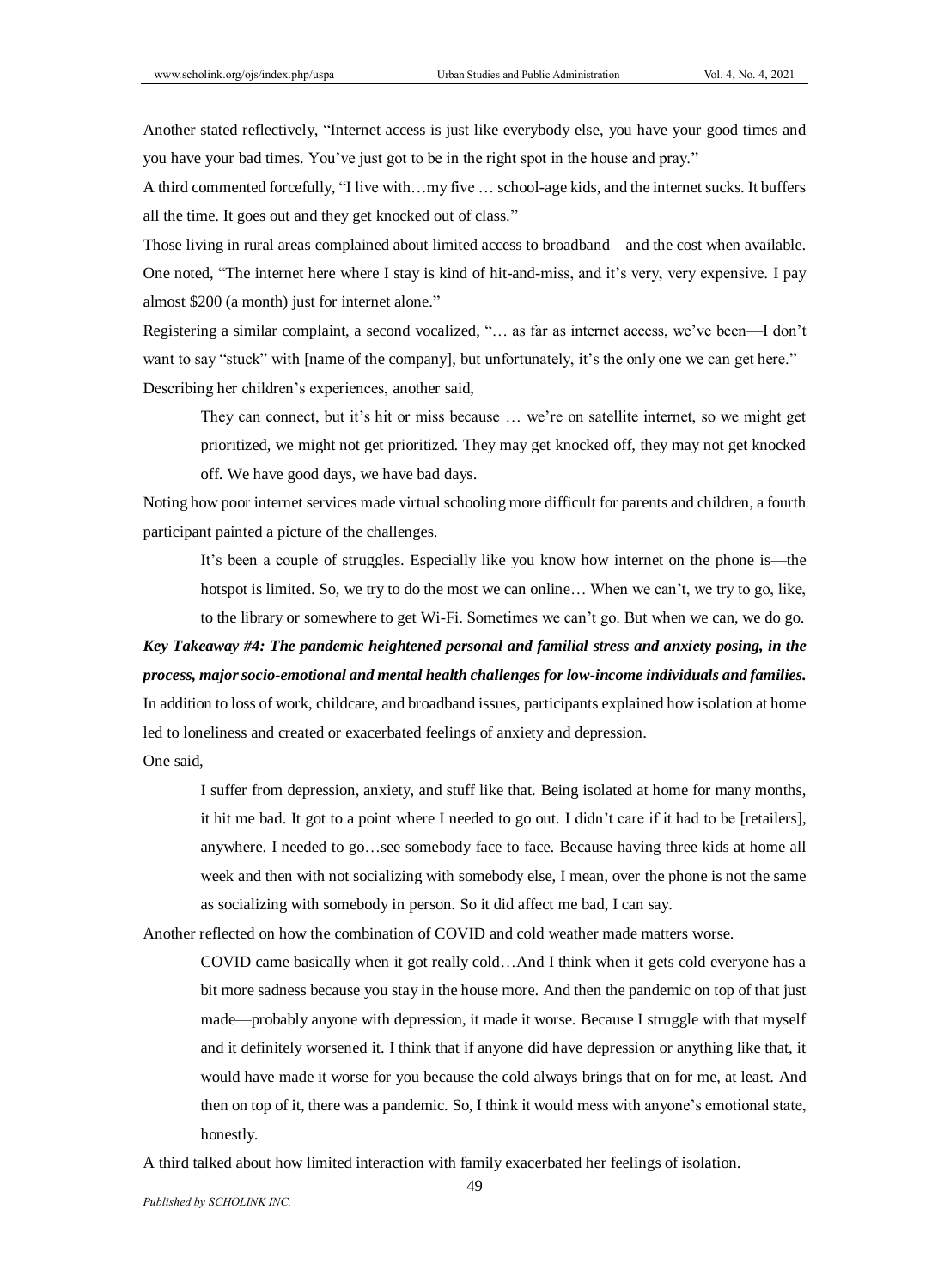So COVID's definitely put…a bigger gap between me and my family, and I guess that's why I've been experiencing a lot of loneliness, because it's just me and my son here.

Some participant parents expressed concerns about the pandemic's psychological effects on their children.

One opined,

My oldest, I think, probably suffered the most from the loneliness and from that feeling of missing out on something that she really enjoys. And then as far as my husband and I, the emotional effects that it took on us was mostly from watching our children go through things.

Confirming the potential adverse effects on young people, a college senior said,

I definitely feel lonely…I'm a senior this year… I just feel kind of lonely. I'm not as social as I was before. I'm a huge people-person but I know... I can't be that, just to make sure that other people are safe, and I keep myself safe. So, it's sad and it's, like, depressing…

Some participants acknowledged the possible adverse effects of isolation on mental health, but also indicated opportunity in the pandemic.

One male participant said,

I don't think the isolation was that bad. I tend to stay by myself anyway, so you get time to reflect and to think about life and meditate and you know, see where you want to go right now. Because obviously life is valuable and short and you've got to make the best of it.

Another asserted he benefitted from having time with family, especially his children, which enabled him to fend off the potentially adverse effects of isolation.

I was pretty good at keeping myself occupied. I just stayed in the yard and played with the kids a lot and it was the most time I've ever got to spend with my kids one-on-one, ever, I think, because I didn't have to worry about work. Not because I didn't want to work, but because I couldn't. It was the first time I think I've ever got to spend an extended period of time with either one of my children in their entire lives because I worked full-time. To be honest, I feel like maybe it's actually made my family have to be a bit closer because we—in the very beginning, we had very busy schedules. The pandemic definitely slowed all that down.

# *Key Takeaway #5: Government social safety programs were an important lifeline but fell short of addressing the range of assistance low-income households needed during the pandemic.*

Nearly every participant praised the stimulus payments, as the following commentaries illustrate.

- [T]he stimulus helped a lot because it was extra income that we would not normally have on a normal basis.
- I received the stimulus and it helped me get caught up on most of my bills or pay some of them ahead.
- The stimulus every round, all three have just paid the mortgage, got groceries on the table.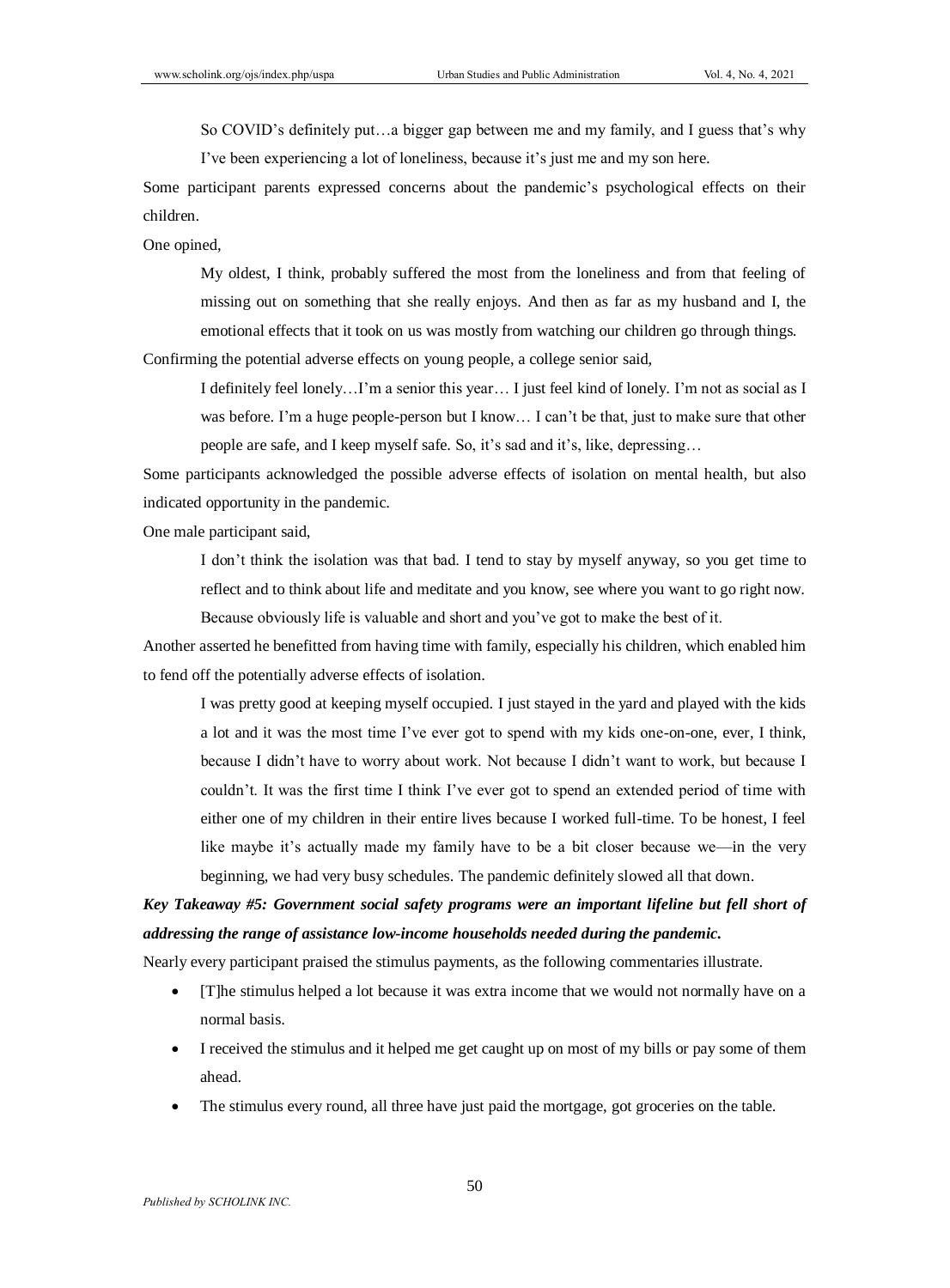We got it [during] that two weeks that [my husband] had lost his job and then, like I said, it took a whole month for unemployment to come in, so when that stimulus check came in, it's what helped keep us afloat during that time period.

Others reflected on stimulus checks in combination with other safety net programs.

- The stimulus checks did help a lot. And then with being in early childhood education, the state also gave us bonuses separate from the stimulus check. We got four different bonuses throughout the year also, just for being in education. So that helped also.
- Stimulus checks 100% helped out big time. The unemployment that [I] received helped me immensely. And for a little while there, I was able to take some of my student loan and withhold that for a few months there.
- I get EBT, too, thank God for that. As far as family, all of us was kind of like in the same boat, so we [weren't] able to even help each other.

However, after praising benefits received from various social safety net programs, multiple participants expressed concerns about economic challenges they will likely face once those benefits were reduced or ended. For example, one stated,

I have been able to receive the unemployment, but then again, when I first received the unemployment, I got max unemployment along with the additional \$600 [stimulus check], which was nice, because ... that's what I brought home every week as my regular pay. But once they dwindled it down, it has been a struggle.

Some participants hastened to point out that they did not receive or qualify for unemployment payments and/or other types of available assistance. Two talked specifically about not being able to secure unemployment.

One noted,

I was not qualified for unemployment. I didn't get stimulus checks because I was a student. The only thing that I did have help with besides (the local CAA) and my own funds was we got, like,

I guess, CARES Act funding from the university … It was like \$325, which I was so grateful. Referencing himself and his spouse, the other said,

Neither of us were approved for unemployment. I tried to contact them and I have no idea why. It just says like "pending resolution." I applied for a small business loan in April and I still haven't heard anything back.

Another participant reported challenges trying to deal with the bureaucracy to obtain support for a family member.

I have a mentally challenged nephew and…he can't answer any of their questions, so they won't let me talk because…he just turned 21 on Christmas. But I can't get any of the services because he can't answer their questions, and I'm his guardian, and … they have proof of me being his guardian … and still, because he's 21, it's a HIPPA law or something … he'd have to be there to answer their questions but he don't know how to.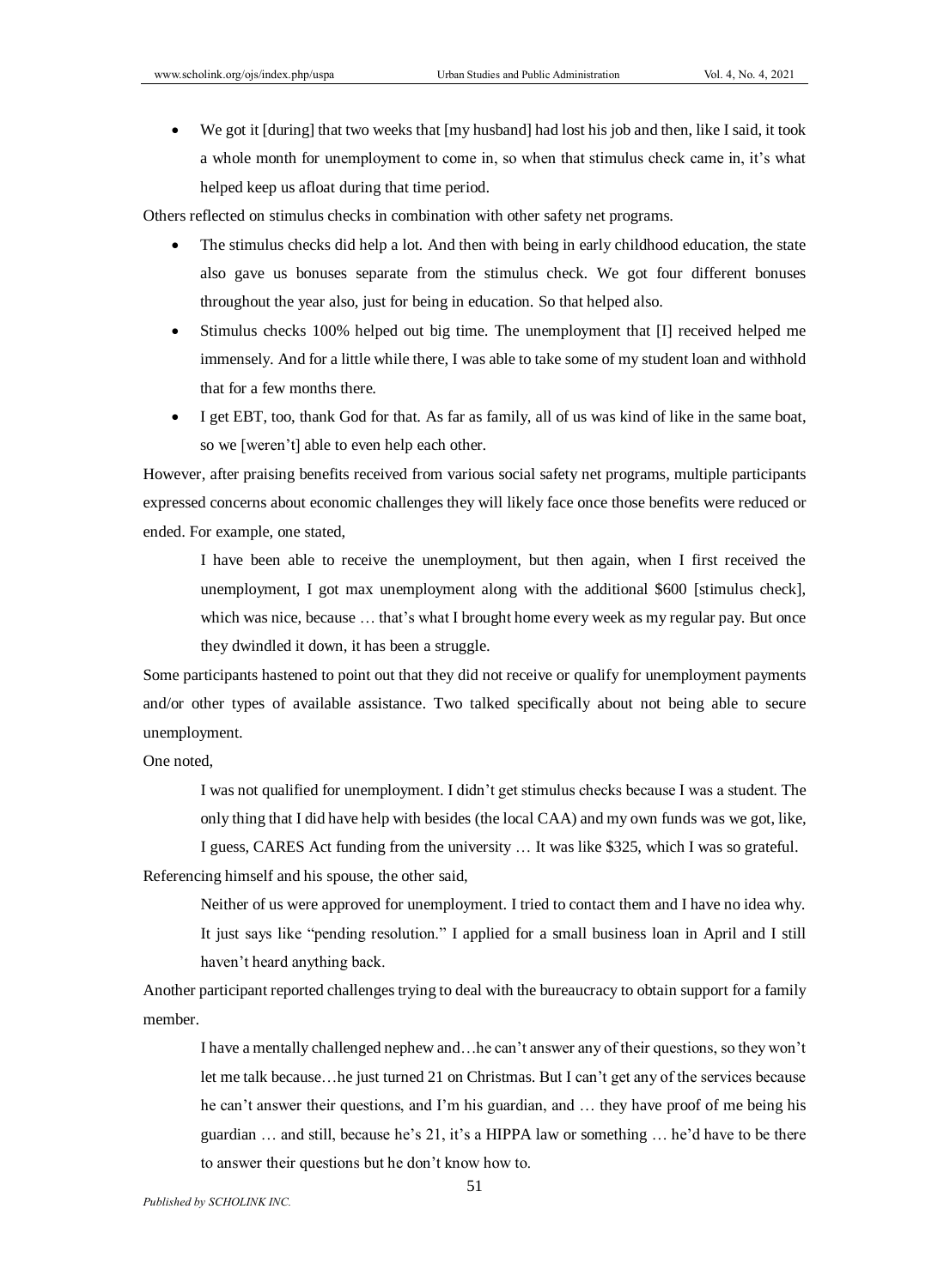A small business owner reported the frustration of being self-employed and trying to get assistance beyond stimulus checks.

So, all we've gotten are the stimulus payments. We don't get anything else. I feel like it's harder than it should be to get help. I tried to apply for PPP, provided tax records, and for some reason, that's not enough. They want actual business records. So, I'm kind of on hold with that because I'm not exactly sure what that even means…it's been tough, even to just get help.

## *Key Takeaway #6: Beyond government support and private sector assistance, residents have pursued a wide array of coping strategies, tactics, and practices to survive the pandemic.*

Faced with limiting and diminishing resources, low-income individuals and families found ways to raise money or save money. Participants volunteered that they sold assets.

- Like you know how kids [outgrow] their clothes very easily, so we would sell clothes.
- So, we ended up selling my car to help pay utilities.
- We [had to sell a car], because we're in the process of getting my husband's green card, we're not allowed to ask the government for anything, so I didn't draw unemployment. We didn't get the stimulus checks. So, we had to come up with money on our own.

Leveraging their entrepreneurial instincts, another participant revealed that she and her mother began a catering business to raise money to sustain their family during the pandemic.

Also, whenever I could, I would sell food from home. I would take lots of orders. I would ask people if anybody wanted to buy … chicken with rice and beans, or enchiladas, or tamales, or anything we could make. Sometimes it would be me and my mom…we would sell food in order to get a little bit of income, whether it would be for that week's groceries or a light bill or a water bill or anything.

After the pandemic began, others indicated that they coped with housing related challenges either by moving in with friends or bringing family members into their households. Emblematic of these types of coping strategies, a college student said,

I stay with my sister and my best friend. I go to college. I mean, it's all right. It could be better, but I mean, it gets me by.

And another participant revealed,

We're currently renting this house, hoping to own it before too long. Currently, I have my mother and grandmother living with us. We got married just over a year ago, so—but my grandmother's been having some health issues, and we had some issues with my mother's housing arrangements, just due to some familial issues as well as some pandemic issues, as far as money, things like that.

Several participants acknowledged looking forward to living independently again but accepted the need to share housing to reduce housing costs at least during the pandemic: "I'm just praying for the opportunity to come my way to start working again to get my own [place to live]."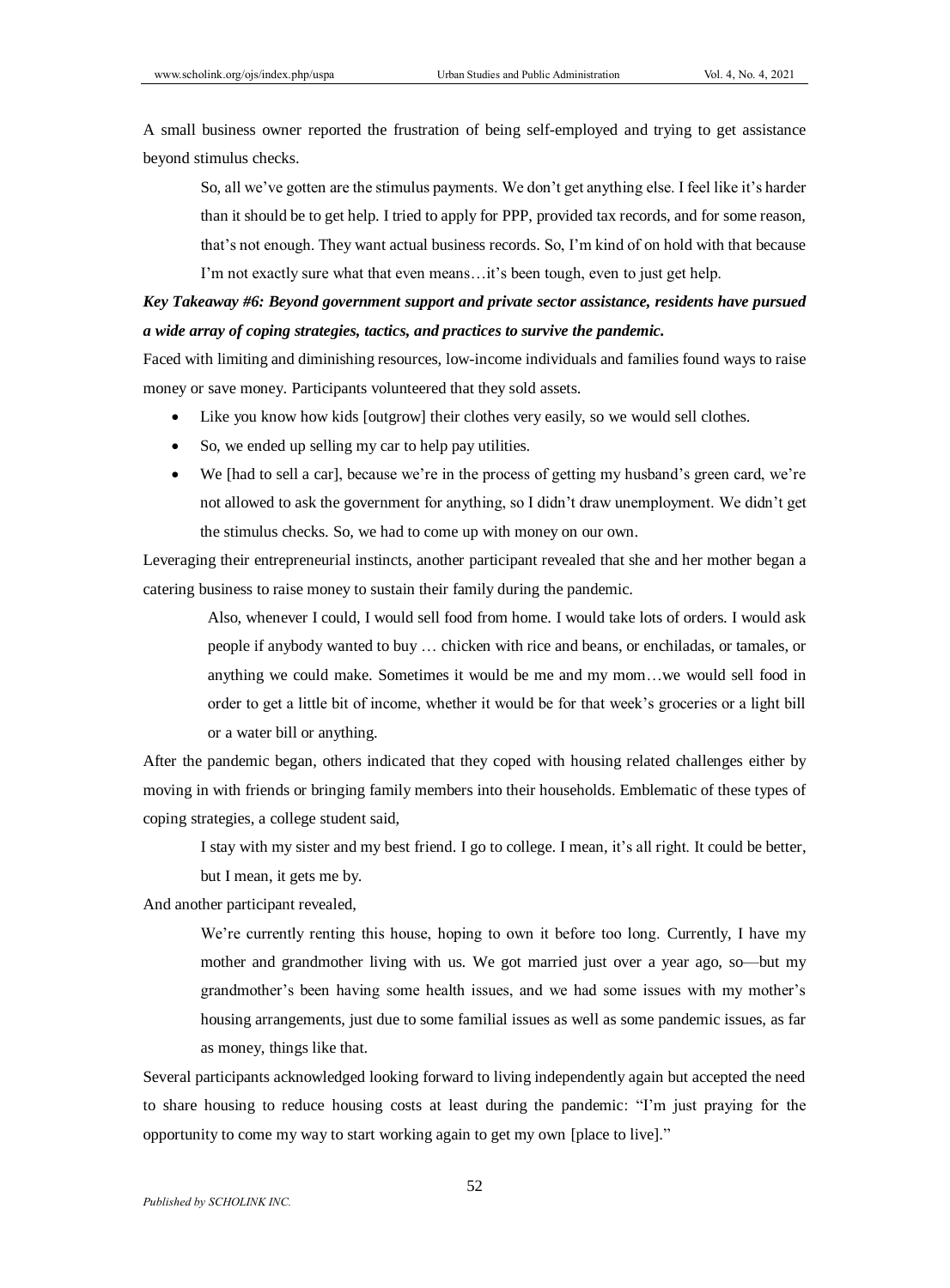Shifting to other coping strategies, several participants reported returning to school or training to change careers after COVID.

- I did welding and fabrication and maintenance at a factory…and I got laid off at the beginning of the pandemic. [W]e were in shutdown, and then when they opened back up, that's when I joined the barber college and started to change my career.
- Before COVID, I was a carpenter's assistant … Right now, I'm in school doing something else. Trying to broaden myself in the construction field.

*Key Takeaway #7: Augmenting personal resiliency, nonprofit organizations were instrumental in creating a therapeutic community for the most vulnerable families, providing much needed supports financial and socio-emotional as well as basic-necessities such as food—during the pandemic.*

Focus group participants were quick to acknowledge the pivotal role local community action agencies (CAAs) have played in helping them navigate and survive the pandemic.

- You know, all the bills went up but the income didn't go up. [The local CAA] was able to help out on several occasions, which was a blessing.
- The house that we moved into was not wheelchair accessible. And the money that we had laid aside…to build a ramp…when we weren't able to use that money for that, [the local CAA] came in and helped us…to be able to get our daughter up the driveway and into our house safely. That was a really big blessing.
- I was behind on rent and my lights for a few months and I received help through the [the local CAA] where I'm obtaining my GED.
- I actually started [working] at [the local CAA] because my lights and water got cut off…They helped me get my lights and my water back on...[and] I was offered a job [the day] I came in [for assistance].
- I mean, if it wasn't for the local community…I don't know where we would be. I almost lost my car, which I worked really hard to get. I couldn't make the car payment. And (the local CAA) helped me with that because that was our main mode of transportation.
- Well, the same source [the local CAA] Thanksgiving, they gave us a food voucher or a gift card and we were able to put food on the table for Thanksgiving.
- [The local CAA] ... since they didn't have summer camp...actually brought our children food every week and that probably saved us. It was amazing.

Focus group participants were grateful to food banks and other organizations, including churches and schools. One commented about the pivotal role of food banks,

There's months that I didn't have enough to provide food for the family…we heard about the [food] pantries that's around in the community, so we accessed the pantries and that helped a lot. We still go to pantries to help out a little bit with the food for the kids because having three kids, it's kind of difficult to feed them two, three times a day and their snacks and with them only having school twice a week. You know, kids eat a lot.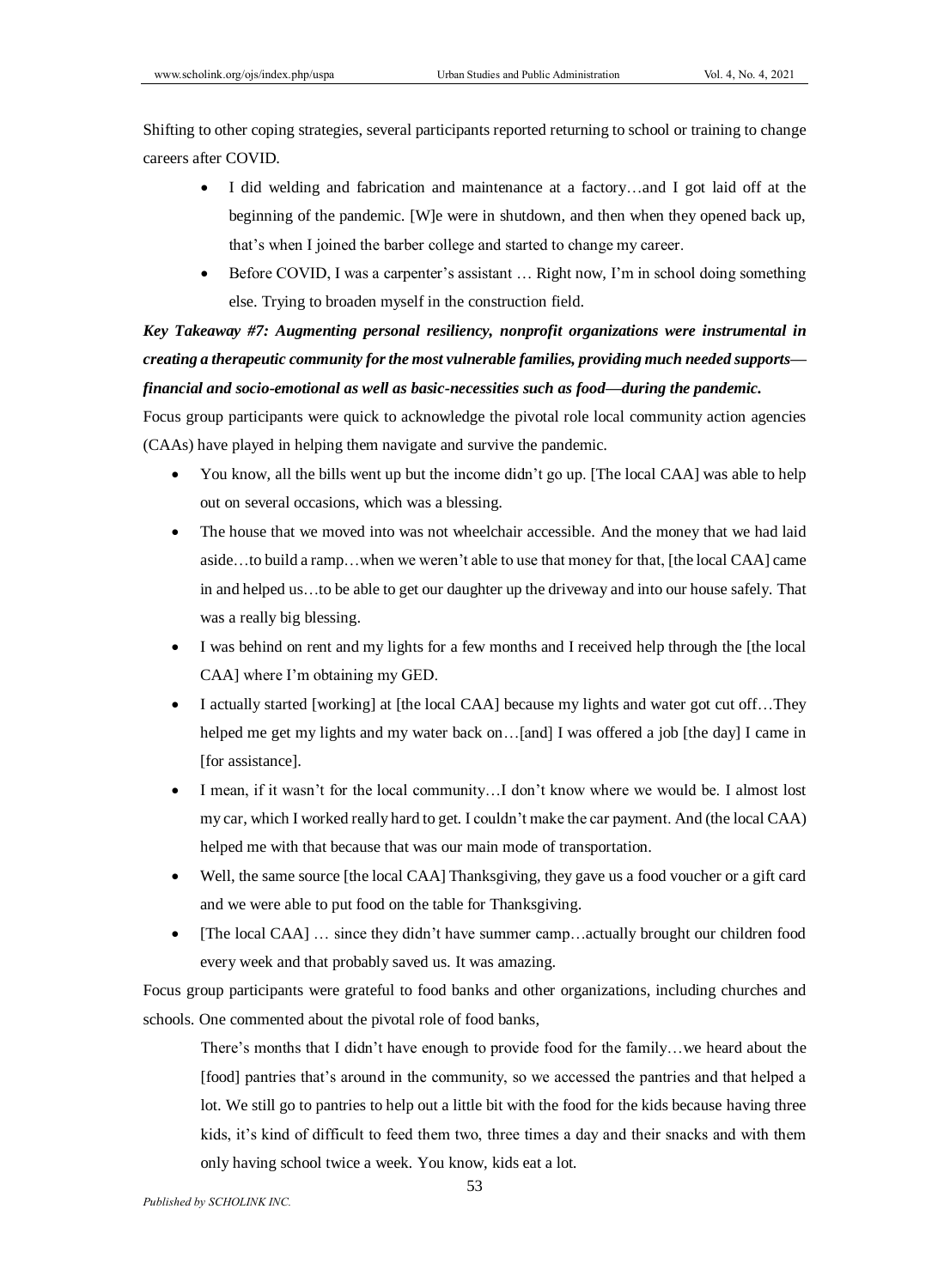Acknowledging the role of schools in helping to feed her children during the pandemic, a single mother volunteered, "We did (have trouble getting enough food) at first… and I have three children. And the school did help… they would bring lunch every day or so…"

And a third participant offered a general observation about the role of her church and its members, "We have a good church and good church members. They have helped us out."

*Key Takeaway #8: Compliance with precautionary measures—with only a few exceptions—is high but vaccine hesitancy is widespread among low-income families and households.* 

Regarding government mandated safety protocols, one participant stated unequivocally, "We didn't travel; we didn't go anywhere; we didn't have people over. It was straight lockdown. Isolation."

Expressing a similar sentiment, another stated, "We took the most precautions we could, stayed away from big crowds. Right now we do go out with precautions—hand sanitizers, washing hands, masks but prior, like, we didn't have any problems with following everything."

A third said, "I work in healthcare, so I definitely take precautions for myself, my patients, my coworkers, my family."

A fourth added, "Yeah, I have little kids who are constantly washing their hands, putting hand sanitizer, making sure that everybody's got a mask. We have no issues."

And a fifth asserted,

"We don't play. We don't go [anywhere without] masks…[and] hand sanitizer…We've got Lysol wipes, washing clothes like every other day…because there's germs [on] everything … trying to keep everything wiped down."

Among participants, there was a robust discussion regarding mask wearing. For example, one stated,

"Everybody in my house wears a mask, I literally bleach everything all the time. I don't take my son out as much, because he is one year old and he can't wear a mask, but I'm trying to get him to wear a mask too."

Two participants indicated initial reluctance to wearing masks in their households.

One noted, "I was pretty hesitant at first with mask wearing… It only took me a couple days and then I started following directions. And my kids follow the directions pretty well."

Another talked about mask wearing hesitancy among adult family members. "I just remembered whenever it first happened my brother and my boyfriend completely refused to mask. And everywhere we went they were like, 'No, I'm not going to wear a mask. It can't be that bad.'"

Several reported compliance issues with masking wearing protocols among children and teens. One referenced her child,

For us… my younger child is… going to turn four and he's very, "Why should I wear a mask?

Do I have to wear a mask?", and he tries to pull it off… But everybody else just washes their hands and [practices] social distance…

A second explained the challenge in her household by noting,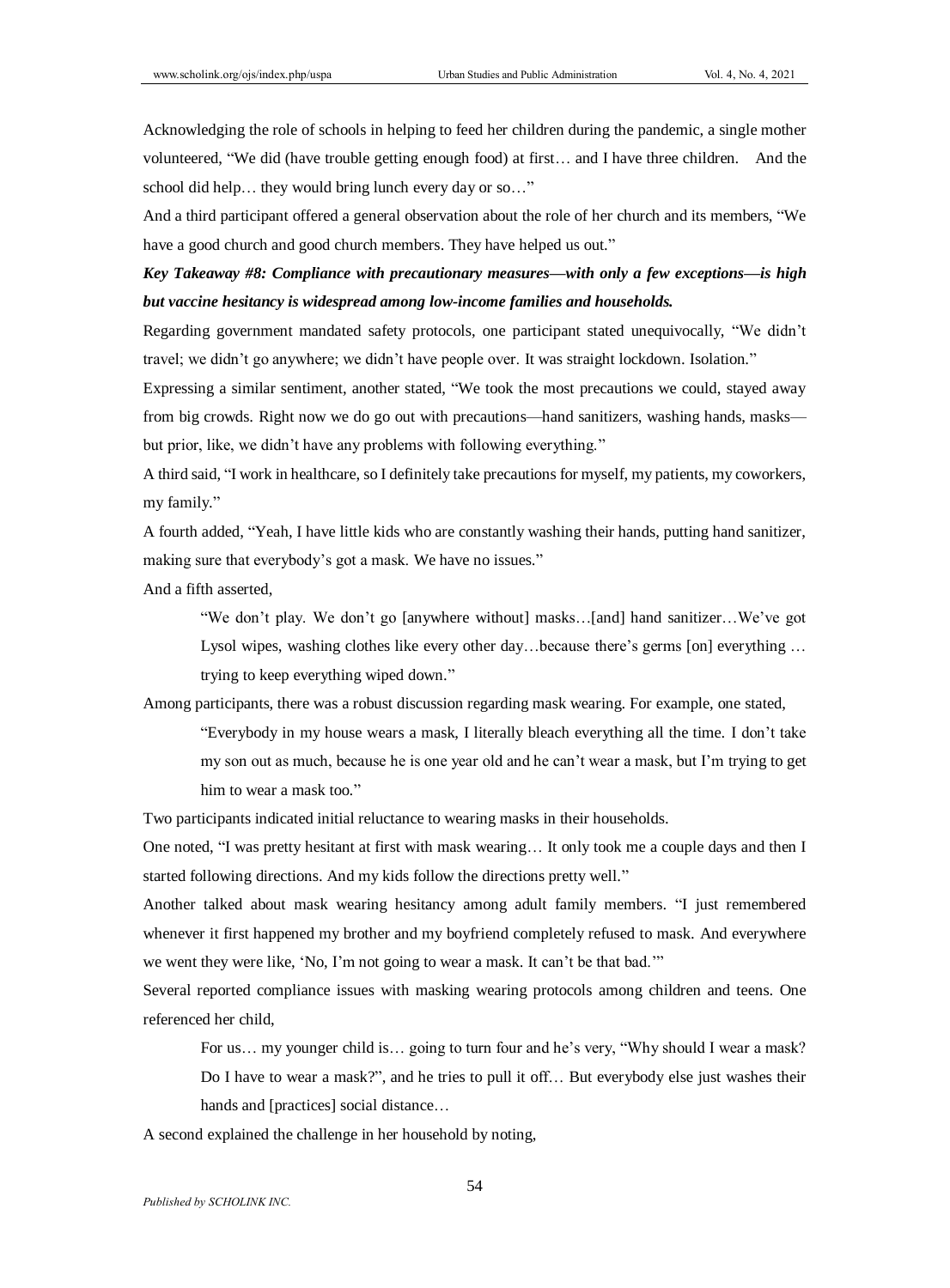The only issue that I had was with my kids, putting a mask on them was—at first I wasn't too sure about it but only because ... my littlest one has asthma so that was... the only thing that I was afraid of… at first. But my oldest daughter was just fine with the mask, but my littlest one, it was hard to tell myself to put a mask on her with her asthma. That's what I was worried about with her.

And a third described the difficulty of getting her teenager to comply,

We've been complying pretty well, although I do have a teenager in this house, ... and he thinks he can fly out of here ... without a mask or washing [his] hands...but other than that, we've been pretty good—they've been complying well.

In terms of the broader set of state-mandated pre-cautionary measures, avoiding mass gatherings constituted more of a problem than mask wearing. Two participants said holidays were a problem in their families.

One noted,

My family actually was hardheaded… They all wanted to get together still [on holidays]. Nobody wanted to cancel any event, so that's where I had problems with them … because they didn't really… take it too seriously when it came to just family being around … they still wanted to get together. And I was more afraid of everybody getting together… My family did not behave, I guess you could say …

And the other disclosed, "On Thanksgiving, that was the hardest time. My granddaughter and my son, they wanted to come over, and what happened, the son came over, just stayed outside."

Aside from violating calls to avoid holiday gatherings, some participants reported family and friends who wanted to visit them even though they were supposed to stay isolated. Describing some of her family members, one volunteered, "But I had…trouble with people feeling lonely and wanting to come visit, and I'm like, 'No, you can't. Do not come.'"

Another shared a similar story,

But the problem I've had is, people who come to my house just to be visitors, just to say, "Oh,

I was thinking of you," whatever, they didn't want to be on the phone or they were passing by … She further explained that she,

… had to put a good girlfriend of mine out. She's sitting on my couch, and she just wanted to go to the bathroom, she claimed, and then she tells me, "Oh, and I'm on quarantine." I said, "You're what?" I've learned to ask some very serious questions before you [enter] my door. Matter of fact, I've let people know, "Just don't come," because I'm not going to risk my life for anybody else's, it's not cool.

A fourth participant reported,

I had more issues with my family wanting to come over because they were lonely and they wanted to come see my kids… and my dad was not very safe during the pandemic… not at the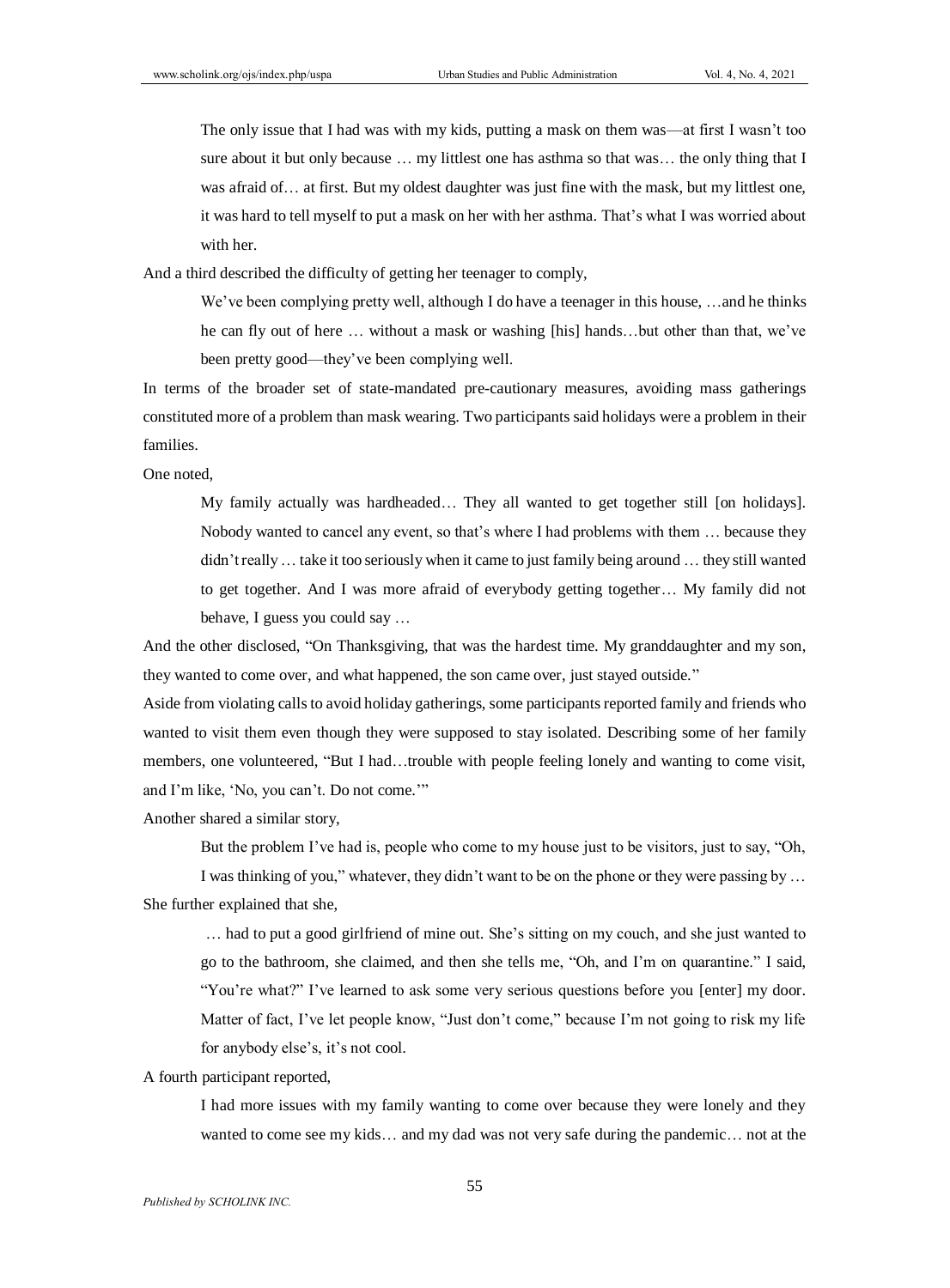beginning. I think he just didn't take it very seriously…he would want to come over and see my kids and I would have to be like, "No, don't."

Another participant talked about the challenge she faced trying to keep family members from coming to visit her mother who was undergoing chemotherapy.

Yes, and trying to keep everybody away from her (her mother), especially when she has family coming in town from up north, and everybody wanted…. to come in and see… her. No, you can't come in because her immune system is even worse, one, because of her age, and then also chemo and radiology that she's going through in order to keep herself together.

Non-compliance with recommended safety precautions was a relatively minor issue compared to expressed concerns about the vaccines. Several factors are driving vaccine hesitancy.

Multiple participants did not trust the process of vaccine development and expressed major concerns about the possible unknown effects.

- I don't trust it. There hasn't been enough research done on it. They spend years and years and years, trial and error, for vaccines, and they haven't—they spent six months, and it was rushed on top of that, and me and my wife, we may plan to have another kid, and they don't have any research on it, on what may potentially happen with pregnancy if you've had the vaccine, and I'm just not going to take a chance. And overall, honestly, I just don't trust it.
- I don't feel that it was tested … I hear people that complain about it and I know they got it -as far as pain in the arms and just different symptoms- and then you read about people dying from getting it. It wasn't properly tested. I don't know if the Johnson & Johnson one is tested, I might get that one, but it—right now, without the two doses one being tested, I'm just a little skeptical because what did they test it on? [What] are the side effects and [where is]… the information you're supposed to get when you're taking any kind of medicines?
- Well, I have not been vaccinated yet. I don't necessarily know that I have any plans to get vaccinated. My husband doesn't have any plans to get vaccinated. Our basic concern and the reason that we haven't yet… is sort of like working out the kinks—does that make any sense?
- So, I'm not against it if people want it. My mom has been vaccinated. My dad has been vaccinated. I want to see more long-term effects before I go and put something in my body. I have two children, one that has birth defects that has to get surgeries and that needs his mom to take care of him. But if people want it, that is their choice and I have nothing against it. I just— I don't know. I want…to see the kinks be worked out first.
- I'm not getting vaccinated. I feel like eventually you're going to turn into a zombie.

Several expressed concerns about side effects of vaccinations.

 No, we don't have any plans right now as in getting the vaccine…I've heard a lot of people are getting sick because of it. And you know, as a parent, you're the one that provides for your family and you don't have to be sick and at home in the bed because … you took the COVID shot.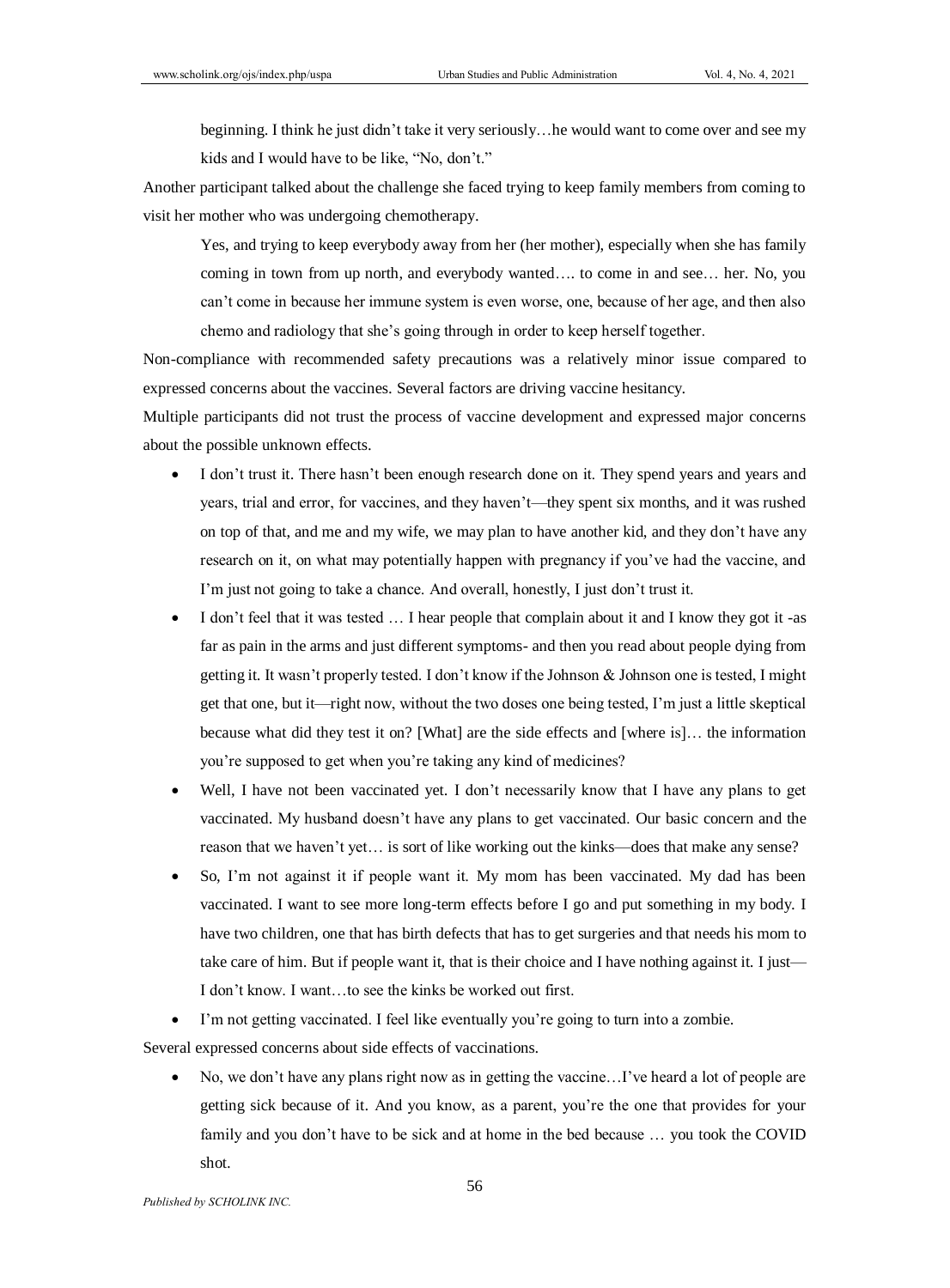- I was talking to the receptionist when I went to the hospital to see my grandfather this past weekend. And she said the first shot was bad and the second shot was even worse. And she said …for a complete 48 hours she was in the bed and she couldn't do anything. So, I don't think I'm going to get it right now.
- My sister got vaccinated and my mom got vaccinated, but I'm not doing it. I'd be that 1% to get all the side effects, so—and I'm good.

For some participants, vaccine hesitancy was based on a misunderstanding of the science and the procedures used to clinically test the vaccines.

- We are not going to get vaccinated. I have rheumatoid arthritis, so I have...a very, very delicate immune system. And they suggest for people like us to get vaccinated. But I am not, and my family is not ... because ... that protein that they made it from, it's fake. If you search the protein, it doesn't like live very long…it's actually fake …it's synthetic. So, I'm not going to put something synthetic in my body.
- This is why I'm not getting vaccinated, because… I just think about it like the flu vaccination. They're giving you a part of the flu, when you're getting the flu shot… So, COVID, they're giving you a part of the dang old COVID. I'm not taking it, why? To risk my life? … If I take this vaccination, I'm going to end up getting COVID.

Several African American participants expressed skepticism, citing the history of abusive medical testing using African American subjects.

- Well, to be totally honest and very transparent, I just don't trust it. Me being African American, based on the history of what has been done to African Americans, especially because back in history, when I read about what [has been] done to African Americans in regards to being tested on, I don't trust it. And I'm not trying to make anybody feel uncomfortable, it's just—I just don't… trust it, and I just think they just threw it together too quick. I'm just waiting, I'm not saying I won't do it, I'm just not sure. I'm on the fence with it. That's the way I feel about it.
- (T)hey got all these vaccines. Is the one with the blue caps for the black people? Is the red caps for the white people? Is the yellow cap for the Asians? You know, I don't know because I'm paranoid, because I do a lot of black history, you know, looking up on stuff, you know, and history just surely repeats itself.

#### **4. Summary, Conclusions, and Recommendations**

Through their own voices, we have documented how the COVID-19 pandemic wreaked havoc and disrupted the lives of low-income individuals and families throughout a state in the southeastern U.S. Many of the disruptions were shared by all, including isolation-induced mental health issues and adjustments to safety protocols as well as financial challenges. Many lost jobs and while others left jobs to protect family members. Some had major housing issues. Those with school-age children had multiple challenges, including access, reliability, and costs of broadband to support the shift to virtual learning in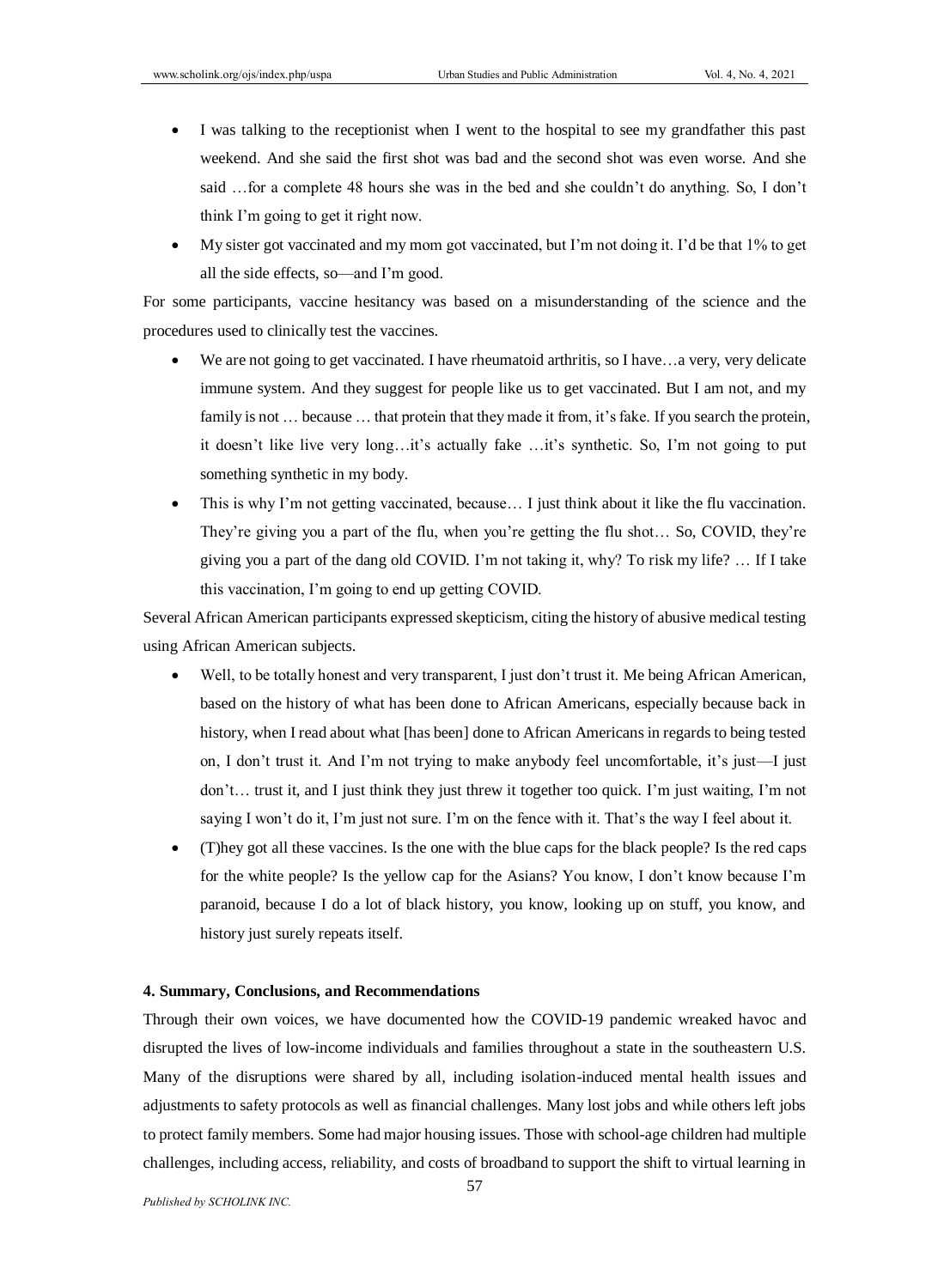schools; the inability to maintain or return to work because their children needed them at home; and the loss of free-and reduced meals at schools. Attitudes about vaccination varied considerably, with some adamant in their refusal to be vaccinated, while others acknowledged uncertainty but hesitatingly sought the vaccines and still others were eager to be vaccinated. Despite personal exposures and familial losses to the coronavirus, study participants also demonstrated great resiliency, creating ways to keep food on the table, supporting family and friends, finding the positive in having more time with children and other family members, and continuing to search for a way forward throughout the pandemic.

Study participants uniformly noted the critical role stimulus payments, unemployment benefits, and other government aid played in helping them cope with the pandemic. However, they were also quick to highlight instances in which such assistance fell short and how local nonprofit organizations, especially local CAAs, came to their rescue.

As the Delta variant of the COVID-19 virus continues to exact a heavy toll in communities with low vaccination rates throughout the nation (Anthes, 2021), our findings suggest a propitious opportunity exists to leverage--in two critically important ways--the outstanding reputation of CAAs as caring and trusted entities in low-income households and communities.

First, federal and state emergency management officials should partner with such agencies, as *trusted messengers,* to craft *trusted messages* and devise multi-channel communication strategies aimed at mitigating and minimizing risks associated with the current pandemic and any future crisis (Johnson, Bonds, Parnell, & Bright, 2021). Such an approach will refocus trust and integrity to the local level and local organizations that play an influential role in the life and values of local communities (Eldred, 2020; Kritz, 2020).

Second, given their reputational power as caring and trusted entities in low-income communities, CAAs' influence should be leveraged to garner financial resources from government and philanthropy to develop and launch multi-generational mental wellness program that address the pandemic-inducing anxiety and depression as well as abuse and battery that continue to affect the lives of adults and children in povertystricken households and communities (Brower, 2020; Joseph, 2021; Panchal, Kama, Cox, & Garfield, 2021; Ali, et al., 2020). This is an urgent need as such issues are likely to worsen when all of the safety nets instituted to sustain low income families during the pandemic cease to exist, leading to what some observers refer to as the impending post-pandemic cliff (Auriemma & Gailey, 2021; Gottlieb, 2021; Hazelton, 2020; O'Donnell, 2021; Stettner, 2021).

#### **References**

Ali, N. et al. (2020, August 6). When COVID-19 enters in a community setting: an exploratory qualitative study of community perspectives on COVID-19 affecting mental well-being. *Research Square.* Retrieved from [https://assets.researchsquare.com/files/rs-50625/v1/2979c81d-86af-44da-810d-](https://assets.researchsquare.com/files/rs-50625/v1/2979c81d-86af-44da-810d-8a3deeeff813.pdf?c=1631849909)[8a3deeeff813.pdf?c=1631849909](https://assets.researchsquare.com/files/rs-50625/v1/2979c81d-86af-44da-810d-8a3deeeff813.pdf?c=1631849909)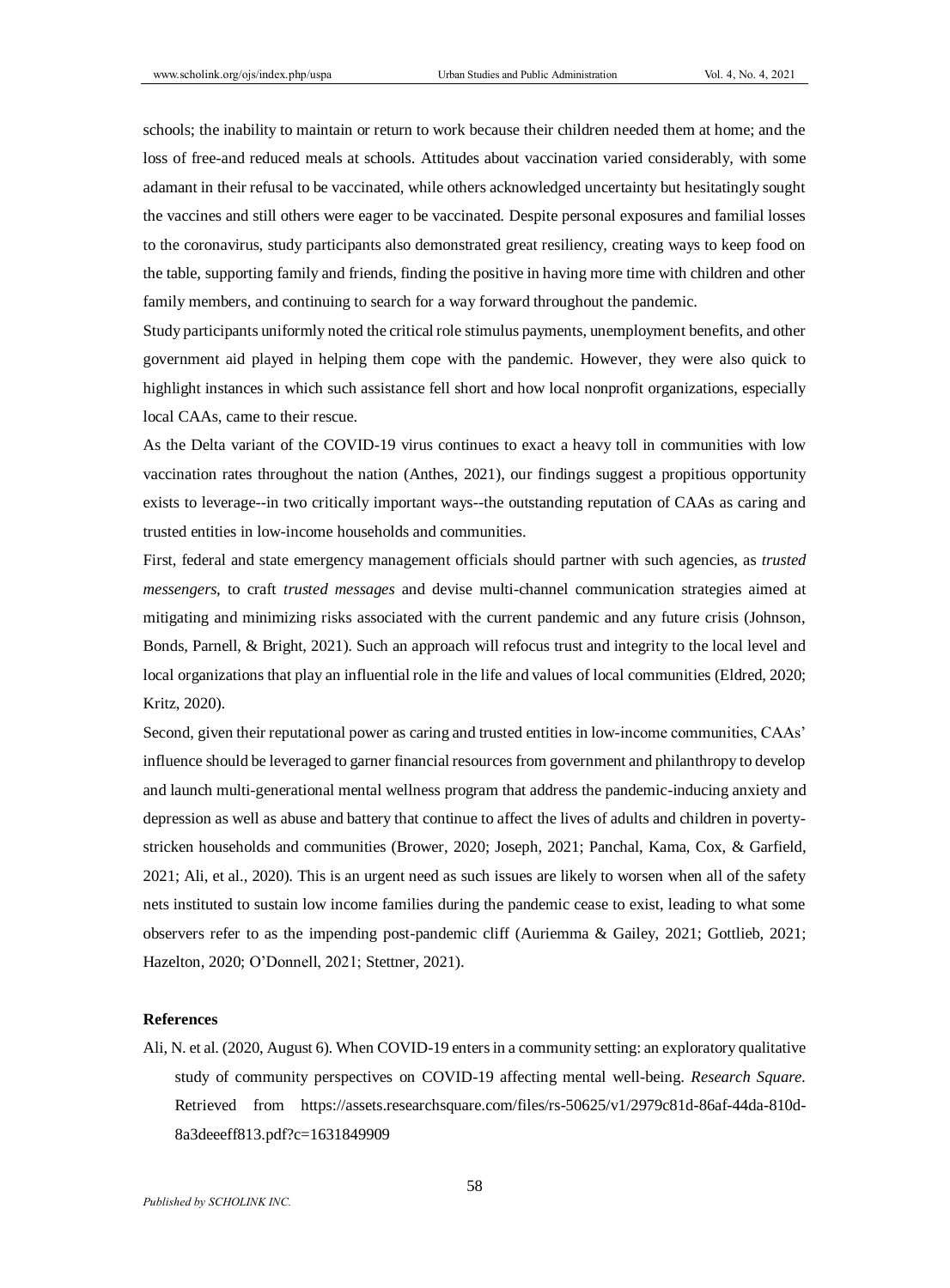- Anthes, E. (2021, August 27). The delta variant carries a higher risk of hospitalizations, a study Finds. *The New York Times*. Retrieved from [https://www.nytimes.com/2021/08/27/health/delta-variant](https://www.nytimes.com/2021/08/27/health/delta-variant-hospitalization-risk.html)[hospitalization-risk.html](https://www.nytimes.com/2021/08/27/health/delta-variant-hospitalization-risk.html)
- Auriemma, A., & Gailey, A. (202, April 15). 7 major pandemic relief programs are ending soon. here's how to prepare for the financial cliff. *Time*. Retrieved from [https://time.com/nextadvisor/in-the](https://time.com/nextadvisor/in-the-news/what-to-know-about-every-stimulus-program/)[news/what-to-know-about-every-stimulus-program/](https://time.com/nextadvisor/in-the-news/what-to-know-about-every-stimulus-program/)
- Brower, T. (2020, April 14). The mental health crisis generated by COVID-19: Why it's critical and how you can retain your sanity. *Forbes.* Retrieved from [https://www.forbes.com/sites/tracybrower/2020/04/14/the-mental-health-crisis-generated-by](https://www.forbes.com/sites/tracybrower/2020/04/14/the-mental-health-crisis-generated-by-covid-19-why-its-critical-and-how-you-can-retain-your-sanity/?sh=6999fa976c35)[covid-19-why-its-critical-and-how-you-can-retain-your-sanity/?sh=6999fa976c35](https://www.forbes.com/sites/tracybrower/2020/04/14/the-mental-health-crisis-generated-by-covid-19-why-its-critical-and-how-you-can-retain-your-sanity/?sh=6999fa976c35)
- Burch, B. (2021, September 13). What is a community action agency? 6 things you need to know. *Low Income Relief*. Retrieved from<https://lowincomerelief.com/what-is-a-community-action-agency/>
- Centers for Disease Control and Prevention. (2020, October 27). *Novel COVID-19 survey takes nation's social, mental "pulse"*. Retrieved from [https://www.cdc.gov/nchs/covid19/articles/household](https://www.cdc.gov/nchs/covid19/articles/household-pulse-survey.htm)[pulse-survey.htm](https://www.cdc.gov/nchs/covid19/articles/household-pulse-survey.htm)
- Eldred, S. (2020, December 17). Trusted messengers may help disenfranchised communities overcome vaccine hesitancy. *Kaiser Health News*. Retrieved from [https://khn.org/news/article/trusted](https://khn.org/news/article/trusted-messengers-may-help-disenfranchised-communities-overcome-vaccine-hesitancy/)[messengers-may-help-disenfranchised-communities-overcome-vaccine-hesitancy/](https://khn.org/news/article/trusted-messengers-may-help-disenfranchised-communities-overcome-vaccine-hesitancy/)
- Fisher, H. et al. (2021). Experiences of the coronavirus disease-19 (COVID-19) pandemic from the perspective of young people: Rapid qualitative study*. Public Health in Practice*, *2*. <https://doi.org/10.1016/j.puhip.2021.100162>
- Gottlieb, S. (2021). *Uncontrolled spread: Why COVID-19 crushed us and how we can defeat the next pandemic.* HarperCollins Publishers.
- Hazelton, L. (2020, December 4). Facing a cliff: is this the end of pandemic support and relief? *Generocity.* Retrieved from [https://generocity.org/philly/2020/12/04/facing-a-cliff-is-this-the-end](https://generocity.org/philly/2020/12/04/facing-a-cliff-is-this-the-end-of-pandemic-support-and-relief/)[of-pandemic-support-and-relief/](https://generocity.org/philly/2020/12/04/facing-a-cliff-is-this-the-end-of-pandemic-support-and-relief/)
- Johnson, J. H., Jr., Bonds, J. M., Parnell, A. M., & Bright, C. M. (2021, May 4). Coronavirus vaccine distribution: Moving to a race conscious approach for a racially disparate problem. *Journal of Racial and Ethnic Health Disparities*. <https://doi.org/10.1007/s40615-021-01051-2>
- Joseph, A. (2021, May 7). *As the COVID-19 crisis ebbs in the U.S., experts brace for some to experience psychological fallout*. *STAT.* Retrieved from [https://www.statnews.com/2021/05/07/as-the-covid-](https://www.statnews.com/2021/05/07/as-the-covid-19-crisis-ebbs-in-the-u-s-experts-brace-for-a-long-term-impact-on-mental-health/)[19-crisis-ebbs-in-the-u-s-experts-brace-for-a-long-term-impact-on-mental-health/](https://www.statnews.com/2021/05/07/as-the-covid-19-crisis-ebbs-in-the-u-s-experts-brace-for-a-long-term-impact-on-mental-health/)
- Kritz, F. (2020, December 24). Trusted messengers, trusted messages: How to overcome vaccine hesitancy. *National Public Radio.* Retrieved from [https://www.npr.org/sections/health](https://www.npr.org/sections/health-shots/2020/12/24/948776228/trusted-messengers-trusted-messages-how-to-overcome-vaccine-hesitancy)[shots/2020/12/24/948776228/trusted-messengers-trusted-messages-how-to-overcome-vaccine](https://www.npr.org/sections/health-shots/2020/12/24/948776228/trusted-messengers-trusted-messages-how-to-overcome-vaccine-hesitancy)[hesitancy](https://www.npr.org/sections/health-shots/2020/12/24/948776228/trusted-messengers-trusted-messages-how-to-overcome-vaccine-hesitancy)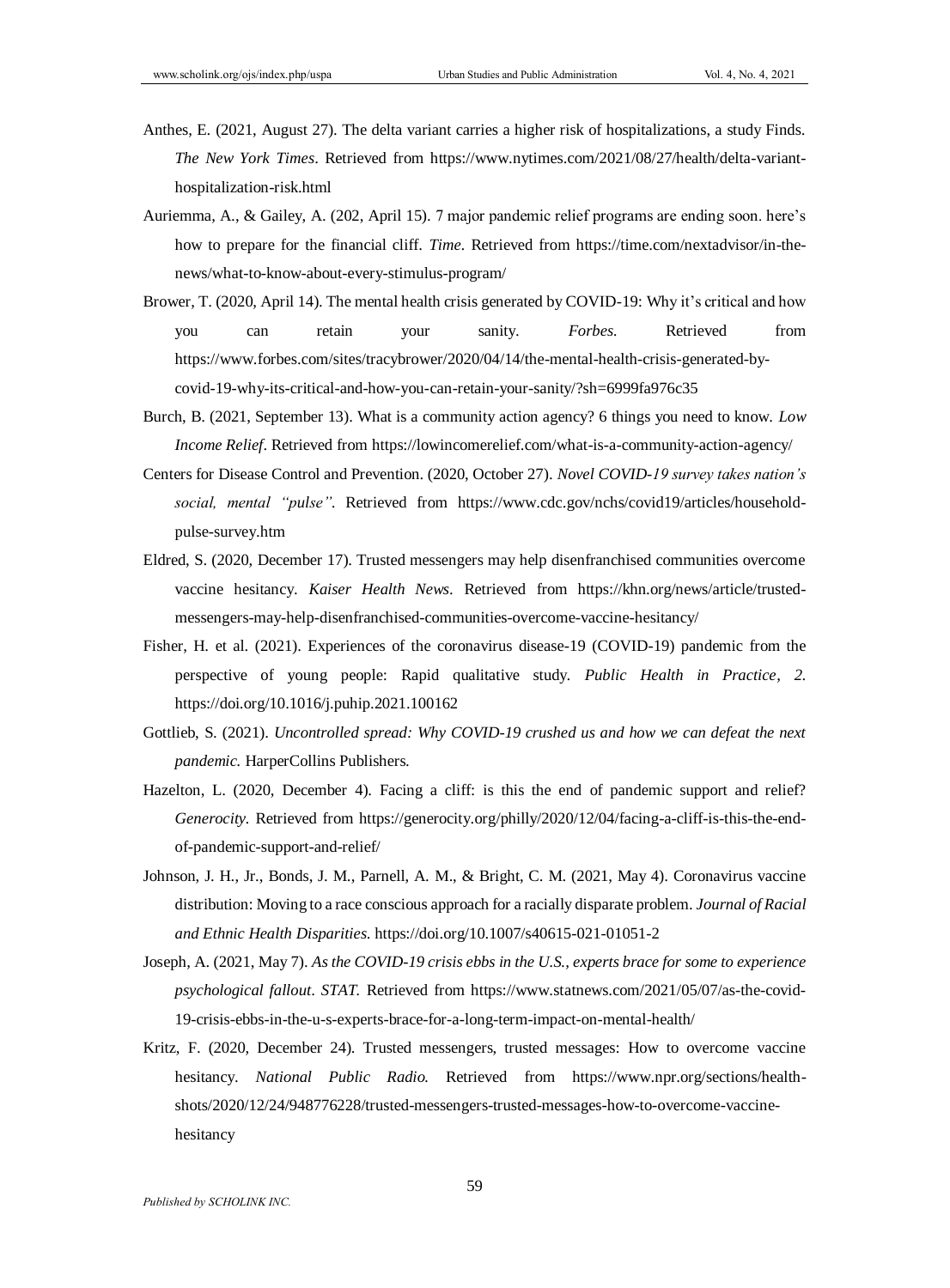- Lupton, D. (2020). *Doing fieldwork in a pandemic*. Retrieved from [https://docs.google.com/document/d/1clGjGABB2h2qbduTgfqribHmog9B6P0NvMgVuiHZCl8/e](https://docs.google.com/document/d/1clGjGABB2h2qbduTgfqribHmog9B6P0NvMgVuiHZCl8/edit#heading=h.ze8ug1cqk5lo) [dit#heading=h.ze8ug1cqk5lo](https://docs.google.com/document/d/1clGjGABB2h2qbduTgfqribHmog9B6P0NvMgVuiHZCl8/edit#heading=h.ze8ug1cqk5lo)
- O'Donnell, K. (2021, May 4). Millions of renters brace for a post-pandemic ax. *Politico.* Retrieved from [https://www.politico.com/news/2021/05/04/white-house-rent-evictions-485266.](https://www.politico.com/news/2021/05/04/white-house-rent-evictions-485266)
- Sanchez-Paramo, C., & Narayan, A. (2020, November 20). Impact of COVID-19 on households: What do phone surveys tell us? *World Bank Blogs*. Retrieved from <https://blogs.worldbank.org/voices/impact-covid-19-households-what-do-phone-surveys-tell-us>
- Panchal, N., Kamal, R., Cox, C., & Garfield, R. (2021, February 10). The implications of COVID-19 for mental health and substance abuse. *KFF.* Retrieved from [https://www.kff.org/coronavirus-covid-](https://www.kff.org/coronavirus-covid-19/issue-brief/the-implications-of-covid-19-for-mental-health-and-substance-use/)[19/issue-brief/the-implications-of-covid-19-for-mental-health-and-substance-use/](https://www.kff.org/coronavirus-covid-19/issue-brief/the-implications-of-covid-19-for-mental-health-and-substance-use/)
- Parker, K., Horowitz, J., & Brown, A. (2020, April 21). About half of lower-income Americans report household job or wage loss due to COVID-19. *Pew Research*. Retrieved from [https://www.pewresearch.org/social-trends/2020/04/21/about-half-of-lower-income-americans](https://www.pewresearch.org/social-trends/2020/04/21/about-half-of-lower-income-americans-report-household-job-or-wage-loss-due-to-covid-19/)[report-household-job-or-wage-loss-due-to-covid-19/](https://www.pewresearch.org/social-trends/2020/04/21/about-half-of-lower-income-americans-report-household-job-or-wage-loss-due-to-covid-19/)
- Simpson, N. (2021, June). 'Good' and 'bad' deaths during the COVID-19 pandemic: Insights from a rapid qualitative study. *BMJ Glob Health*. <https://doi.org/10.1136/bmjgh-2021-005509>
- Stettner, A. (2021, August 5). 7.5 million workers face devastating unemployment benefits cliff this labor day. *The Century Foundation*. Retrieved from [https://tcf.org/content/repor/t/7-5-million-workers](https://tcf.org/content/repor/t/7-5-million-workers-face-devastating-unemployment-benefits-cliff-labor-day/?agreed=1)[face-devastating-unemployment-benefits-cliff-labor-day/?agreed=1](https://tcf.org/content/repor/t/7-5-million-workers-face-devastating-unemployment-benefits-cliff-labor-day/?agreed=1)
- Rahman, S. A., Tuckerman, L., Vorlley, T., & Gherhe4s, C. (2021). Resilient research in the field: Insights and lessons from adapting qualitative research projects during the COVID-19 pandemic. *International Journal of Qualitative Methods*, *20*. <https://doi.org/10.1177/16094069211016106>
- Ratcliff, J., Galdas, P., & Kanaan, M. (2021, June 30). Men and loneliness in the COVID-19 pandemic: Insights from an interview study with UK-based men. *MedRxiv.* <https://doi.org/10.1101/2021.06.30.21259536>
- Teti, M., Schatz, E., & Liebenberg, L. (2020, April 23). Methods in the time of COVID-19: the vital role of qualitative inquiries. *International Journal of Qualitative Methods*, *19.* <https://doi.org/10.1177/1609406920920962>
- United States Census Bureau. (2020a). *Household pulse survey: Measuring social and economic impacts during the coronavirus pandemic.* Retrieved from [https://www.census.gov/programs](https://www.census.gov/programs-surveys/household-pulse-survey.html)[surveys/household-pulse-survey.html](https://www.census.gov/programs-surveys/household-pulse-survey.html)
- United States Census Bureau. (2020). *Small business pulse survey: Tracking changes during the coronavirus pandemic*. Retrieved from [https://www.census.gov/data/experimental-data](https://www.census.gov/data/experimental-data-products/small-business-pulse-survey.html)[products/small-business-pulse-survey.html](https://www.census.gov/data/experimental-data-products/small-business-pulse-survey.html)